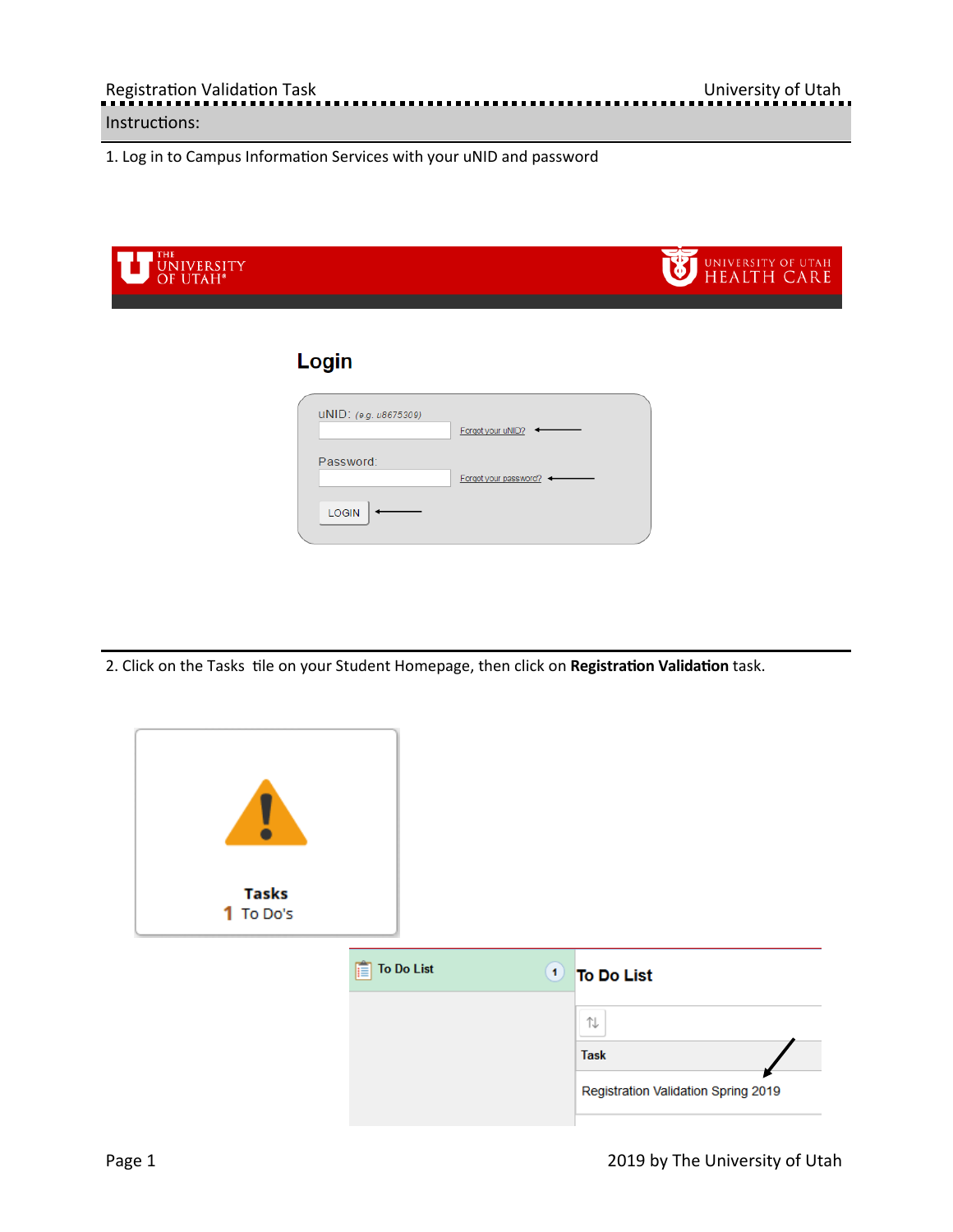3. Once you click the link you will be taken to the Registration Validation homepage and given instructions. Once you have read the instructions you will click the "Next" button to continue.

| <b>8</b> Exit                                                  | <b>Registration Validation Spring 2019</b>                                                                                                                                                                                                                                                                                                                                                                                         | Next > |
|----------------------------------------------------------------|------------------------------------------------------------------------------------------------------------------------------------------------------------------------------------------------------------------------------------------------------------------------------------------------------------------------------------------------------------------------------------------------------------------------------------|--------|
|                                                                |                                                                                                                                                                                                                                                                                                                                                                                                                                    |        |
|                                                                |                                                                                                                                                                                                                                                                                                                                                                                                                                    |        |
| <b>Introduction</b><br>  1<br>Visited                          | Step 1 of 7: Introduction<br><b>Instructions:</b><br>Please review your contact information and update any information that is not correct. If it is correct, click the confirm button and click the next button.                                                                                                                                                                                                                  |        |
| <b>Contact Details</b><br>$\overline{2}$<br><b>Not Started</b> | Physical Location - The University is required to know where you will be physically located while taking classes. Please indicate the State/Territory (ex.<br>UT) or Country in which you will be located for Spring 2019 and click the save button before confirming the task.<br>Major Information - Please review the information and if you need to declare a major or have any questions, please click on the link to make an |        |
| <b>Addresses</b><br>$\overline{3}$<br>Not Started              | appointment with your Advisor. If you are no longer pursuing a major listed, please click on the remove major link.<br>If you need to exit the Task, please click on the Exit button. It will save your progress and when you return to the Task you will begin where you left off.                                                                                                                                                |        |
| <b>Emergency Contacts</b><br>4<br><b>Not Started</b>           |                                                                                                                                                                                                                                                                                                                                                                                                                                    |        |
| <b>Physical Location</b><br>5<br>Not Started                   |                                                                                                                                                                                                                                                                                                                                                                                                                                    |        |
| <b>Major Information</b><br>$6\phantom{1}6$<br>Not Started     |                                                                                                                                                                                                                                                                                                                                                                                                                                    |        |
| <b>Complete Task</b><br>Not Started                            |                                                                                                                                                                                                                                                                                                                                                                                                                                    |        |

4. The next steps will be a review of your biographical information to ensure it is correct. The first to review is your email and phone numbers to ensure they are up to date, if not, edit the email or phone number by clicking on the one that needs to be updated. Once it is correct or reviewed, click the "Confirm" button and then click the "Next" button to continue.

| <b>O</b> Exit                                                 |                                       | <b>Registration Validation Spring 2019</b>         |              | ▵<br><b>&lt; Previous</b>      |
|---------------------------------------------------------------|---------------------------------------|----------------------------------------------------|--------------|--------------------------------|
| <b>Introduction</b><br>$\overline{1}$<br><b>Visited</b>       | Step 2 of 7: Contact Details<br>Email |                                                    |              | Confirm                        |
| <b>Contact Details</b><br>$\vert$ <sup>2</sup><br>In Progress | Email                                 | <b>Type</b>                                        | Preferred    |                                |
| <b>Addresses</b><br>$\overline{3}$<br>Not Started             |                                       | <b>Email Address</b><br><b>UMail Email Address</b> | $\checkmark$ | $\rightarrow$<br>$\rightarrow$ |
| <b>Emergency Contacts</b><br>$\overline{4}$<br>Not Started    | Phone                                 | <b>UMail Alias</b>                                 |              | $\rightarrow$                  |
| <b>Physical Location</b><br>$\sqrt{5}$                        | <b>Phone</b>                          | <b>Type</b>                                        | Preferred    |                                |
| Not Started                                                   |                                       | Mailing                                            | $\checkmark$ | $\rightarrow$                  |
| <b>Major Information</b><br>6<br>Not Started                  |                                       | <b>Mobile</b>                                      |              | $\rightarrow$                  |
| <b>Complete Task</b><br>$\mathbf{7}$<br>Not Started           |                                       |                                                    |              |                                |

 $\overline{\mathscr{S}}$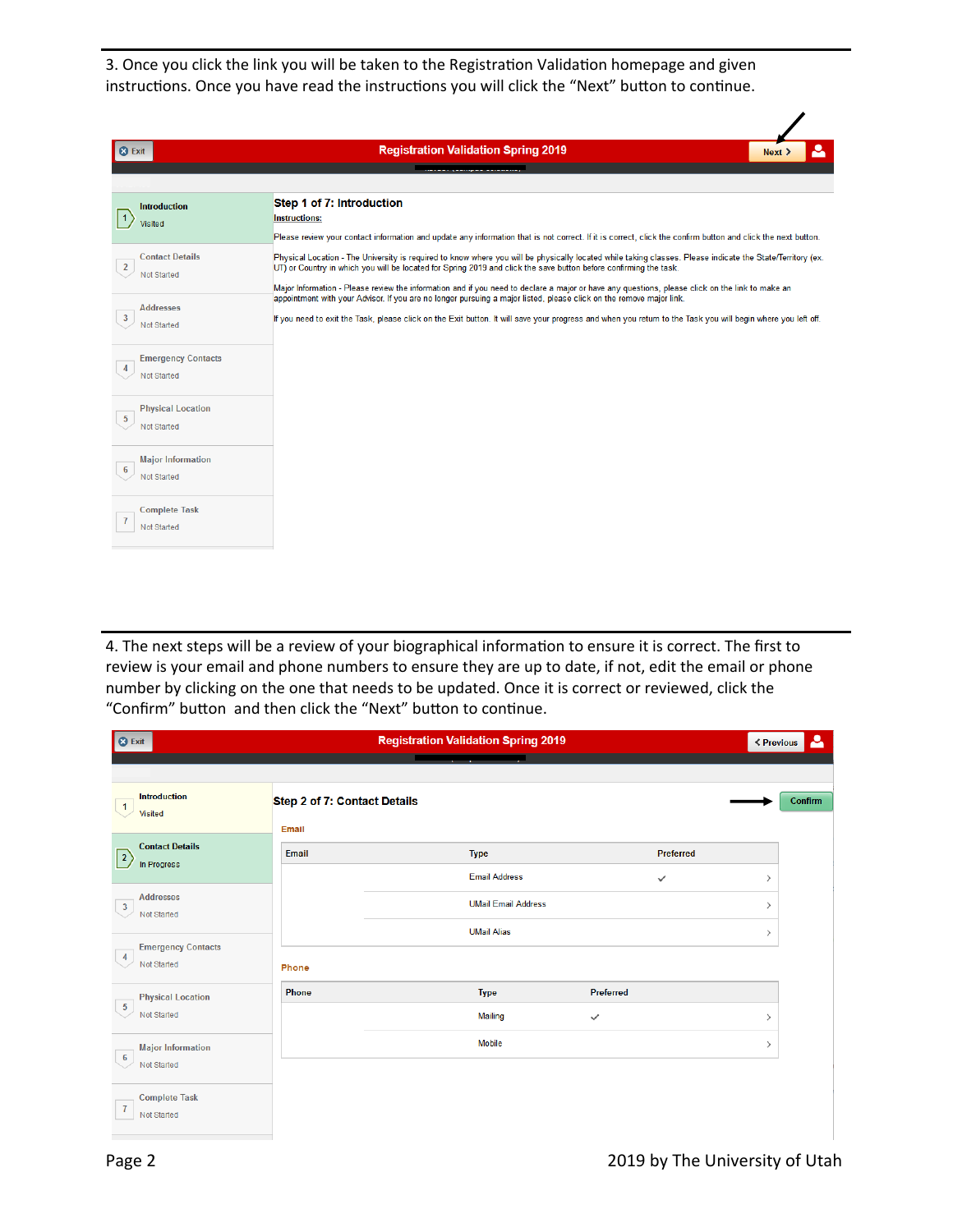5. Next review your mailing address to ensure it is correct, if not, edit it. Once it is correct or reviewed, click the "Confirm" button and then the "Next" button to continue.

| <b>8</b> Exit                                              | <b>Registration Validation Spring 2019</b> |         |      | <b>&lt; Previous</b> | Δ       |
|------------------------------------------------------------|--------------------------------------------|---------|------|----------------------|---------|
|                                                            |                                            |         |      |                      |         |
| <b>Introduction</b><br>$\overline{1}$<br>Visited           | Step 3 of 7: Addresses                     |         |      |                      | Confirm |
| <b>Contact Details</b>                                     | <b>Mailing Address</b><br>÷                |         |      |                      |         |
| $\overline{2}$<br>Complete                                 | <b>Address</b>                             | From    |      |                      |         |
| <b>Addresses</b><br>$\sqrt{3}$<br>In Progress              |                                            | Current | $\,$ |                      |         |
| <b>Emergency Contacts</b><br>4<br>Not Started              |                                            |         |      |                      |         |
| <b>Physical Location</b><br>$\overline{5}$<br>Not Started  |                                            |         |      |                      |         |
| <b>Major Information</b><br>$6\phantom{1}6$<br>Not Started |                                            |         |      |                      |         |
| <b>Complete Task</b><br>$\overline{I}$<br>Not Started      |                                            |         |      |                      |         |

6. Next review your Emergency Contacts to ensure they are correct, if not, edit them. Once they are correct or reviewed, click the "Confirm" button and then the "Next" button to continue.

| <b>8</b> Exit                                               |                                 | <b>Registration Validation Spring 2019</b> |              |         | ▵<br><b>≮ Previous</b> |
|-------------------------------------------------------------|---------------------------------|--------------------------------------------|--------------|---------|------------------------|
|                                                             |                                 |                                            |              |         |                        |
| Introduction<br>$\mathbf{1}$<br><b>Visited</b>              | Step 4 of 7: Emergency Contacts |                                            |              |         | Confirm                |
| <b>Contact Details</b><br>$\overline{2}$<br>Complete        | ÷<br><b>Contact</b>             | Phone                                      | Preferred    |         |                        |
|                                                             |                                 |                                            | $\checkmark$ | $\,>\,$ |                        |
| <b>Addresses</b><br>$\mathbf{3}$<br>Complete                |                                 |                                            |              | $\,$    |                        |
| <b>Emergency Contacts</b><br>$\vert 4 \vert$<br>In Progress |                                 |                                            |              |         |                        |
| <b>Physical Location</b><br>$\sqrt{5}$<br>Not Started       |                                 |                                            |              |         |                        |
| <b>Major Information</b><br>$6\phantom{.}6$<br>Not Started  |                                 |                                            |              |         |                        |
| <b>Complete Task</b><br>7<br>Not Started                    |                                 |                                            |              |         |                        |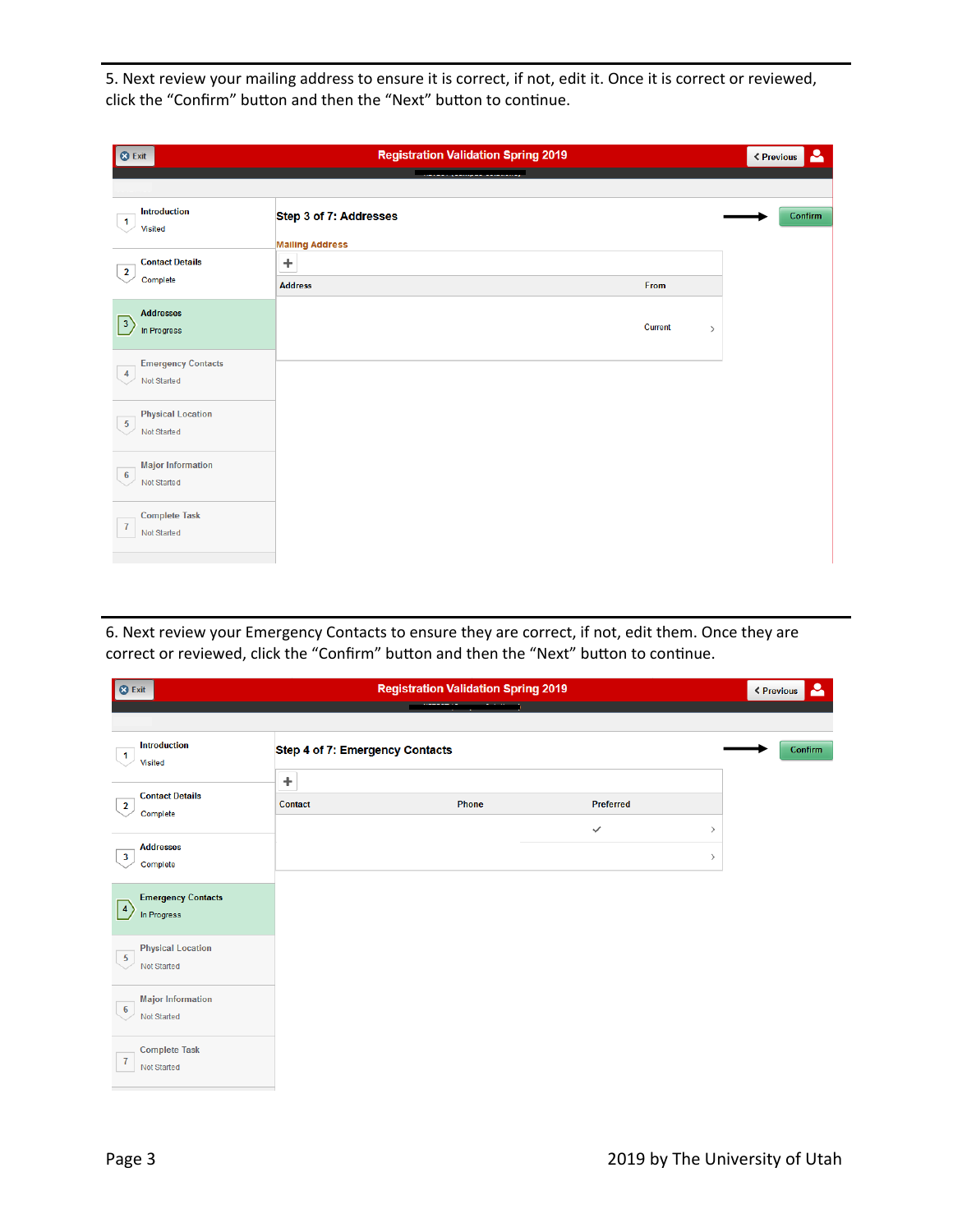7. Next, indicate where you will be physically located while taking classes. Click yes if you are physically located in a US State or Territory, then indicate the State or Territory in the below box. If you are not located in a US State or Territory click no and indicate the Country. Once completed click the "Save" button, then click the "Confirm" button and then the "Next" button.

| <b>3</b> Exit                                               | <b>Registration Validation Spring 2019</b>                                                                                                                                                                    | Δ<br><b>&lt; Previous</b> |
|-------------------------------------------------------------|---------------------------------------------------------------------------------------------------------------------------------------------------------------------------------------------------------------|---------------------------|
|                                                             |                                                                                                                                                                                                               |                           |
| <b>Introduction</b><br>$\mathbf{1}$<br>Visited              | Step 5 of 7: Physical Location                                                                                                                                                                                | Confirm                   |
| <b>Contact Details</b><br>$\overline{2}$<br>Complete        | For compliance purposes, the University requires you to report where you are physically located when taking classes.<br>During Summer 2019 term, will you be physically located in a U.S. state or territory? |                           |
| <b>Addresses</b><br>$\mathbf{3}$<br>Complete                | No<br><b>Yes</b>                                                                                                                                                                                              |                           |
| <b>Emergency Contacts</b><br>4<br>Complete                  | State UT<br>Q                                                                                                                                                                                                 |                           |
| <b>Physical Location</b><br>$\boxed{5}$<br>Not Started      | Save                                                                                                                                                                                                          |                           |
| <b>Major Information</b><br>$\boldsymbol{6}$<br>Not Started |                                                                                                                                                                                                               |                           |
| <b>Complete Task</b><br>$\overline{1}$<br>Not Started       |                                                                                                                                                                                                               |                           |

8. Next review your major to ensure it is correct. If you need to declare a major or have any questions, click the link to make an appointment with your advisor. If you are no longer pursuing a major listed click the remove a major link. Once reviewed, click the "Confirm" button and then the "Next" button.

| <b>C</b> Exit                                           | <b>Registration Validation Spring 2019</b><br>< Previous                                                                                                                                                                                                                                                                                                        |  |
|---------------------------------------------------------|-----------------------------------------------------------------------------------------------------------------------------------------------------------------------------------------------------------------------------------------------------------------------------------------------------------------------------------------------------------------|--|
|                                                         |                                                                                                                                                                                                                                                                                                                                                                 |  |
| <b>Introduction</b><br>$\mathbf{1}$<br><b>Visited</b>   | Step 6 of 7: Major Information<br>Confirm                                                                                                                                                                                                                                                                                                                       |  |
| <b>Contact Details</b><br>$\overline{2}$<br>Complete    | Please review the below information. If you need to make a change or update, please utilize the links below to make an appointment with an<br>advisor or request to drop a major. If your program information is correct or you have made the necessary appointment and/or drop request,<br>please click the "Mark As Complete" button in the top right corner. |  |
| <b>Addresses</b><br>$\overline{\mathbf{3}}$<br>Complete | Career Undergraduate Semester<br>College University of Utah                                                                                                                                                                                                                                                                                                     |  |
| <b>Emergency Contacts</b><br>4<br>Complete              | <b>Major Undeclared</b><br><b>Minor</b>                                                                                                                                                                                                                                                                                                                         |  |
| <b>Physical Location</b><br>-5<br>Complete              | If any of the above information needs to be updated, please click to make an appointment with an advisor.<br>If you need to remove a major (which will drop the associated minor/emphasis/track), please click to open the request.                                                                                                                             |  |
| <b>Major Information</b><br>$ 6\rangle$<br>Not Started  |                                                                                                                                                                                                                                                                                                                                                                 |  |
| <b>Complete Task</b><br>7<br>Not Started                |                                                                                                                                                                                                                                                                                                                                                                 |  |